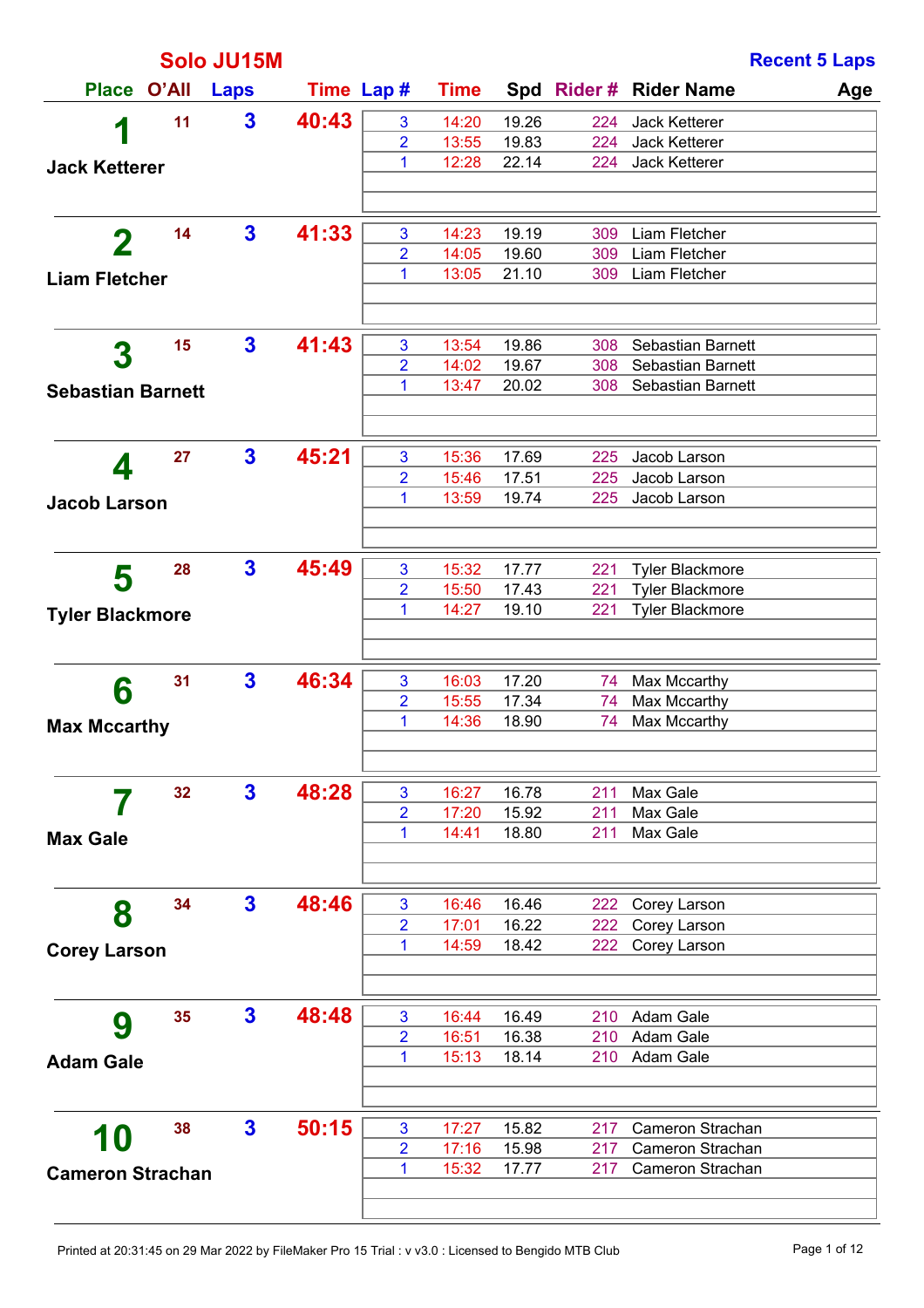|                        |    | Solo JU15M              |       |                     |                |                |            |                                              | <b>Recent 5 Laps</b> |
|------------------------|----|-------------------------|-------|---------------------|----------------|----------------|------------|----------------------------------------------|----------------------|
| Place O'All            |    | Laps                    |       | Time Lap #          | <b>Time</b>    |                |            | Spd Rider # Rider Name                       | Age                  |
| 11                     | 43 | $\overline{\mathbf{3}}$ | 55:38 | 3                   | 19:14          | 14.35          | 223        | Zac Watters                                  |                      |
|                        |    |                         |       | $\overline{2}$      | 19:07          | 14.44          | 223        | Zac Watters                                  |                      |
| <b>Zac Watters</b>     |    |                         |       | 1                   | 17:17          | 15.97          | 223        | Zac Watters                                  |                      |
| 12                     | 49 | $\overline{2}$          | 32:49 | $\overline{2}$      | 17:18          | 15.95          | 216        | Geordie O'Toole                              |                      |
| <b>Geordie O'Toole</b> |    |                         |       | 1                   | 15:31          | 17.79          | 216        | Geordie O'Toole                              |                      |
| 13                     | 50 | $\overline{2}$          | 38:13 | $\overline{2}$      | 17:15          | 16.00          | 292        | <b>Thomas Keane</b>                          |                      |
| <b>Thomas Keane</b>    |    |                         |       | 1                   | 20:58          | 13.16          | 292        | <b>Thomas Keane</b>                          |                      |
|                        |    |                         |       |                     |                |                |            |                                              |                      |
| 14                     | 51 | $\overline{2}$          | 40:32 | $\overline{2}$<br>1 | 20:53<br>19:39 | 13.22<br>14.05 | 214<br>214 | <b>Thomas Gordon</b><br><b>Thomas Gordon</b> |                      |
| <b>Thomas Gordon</b>   |    |                         |       |                     |                |                |            |                                              |                      |
| 15                     | 52 | $\overline{2}$          | 42:48 | $\overline{2}$      | 23:07          | 11.94          | 226        | <b>Toby Snowdon</b>                          |                      |
|                        |    |                         |       | 1                   | 19:41          | 14.02          | 226        | <b>Toby Snowdon</b>                          |                      |
| <b>Toby Snowdon</b>    |    |                         |       |                     |                |                |            |                                              |                      |
|                        | 53 | $\overline{2}$          | 42:49 | $\overline{2}$      | 23:08          | 11.93          | 313        | Lincoln Currie                               |                      |
| 16                     |    |                         |       | 1                   | 19:41          | 14.02          | 313        | Lincoln Currie                               |                      |
| <b>Lincoln Currie</b>  |    |                         |       |                     |                |                |            |                                              |                      |
|                        |    |                         |       |                     |                |                |            |                                              |                      |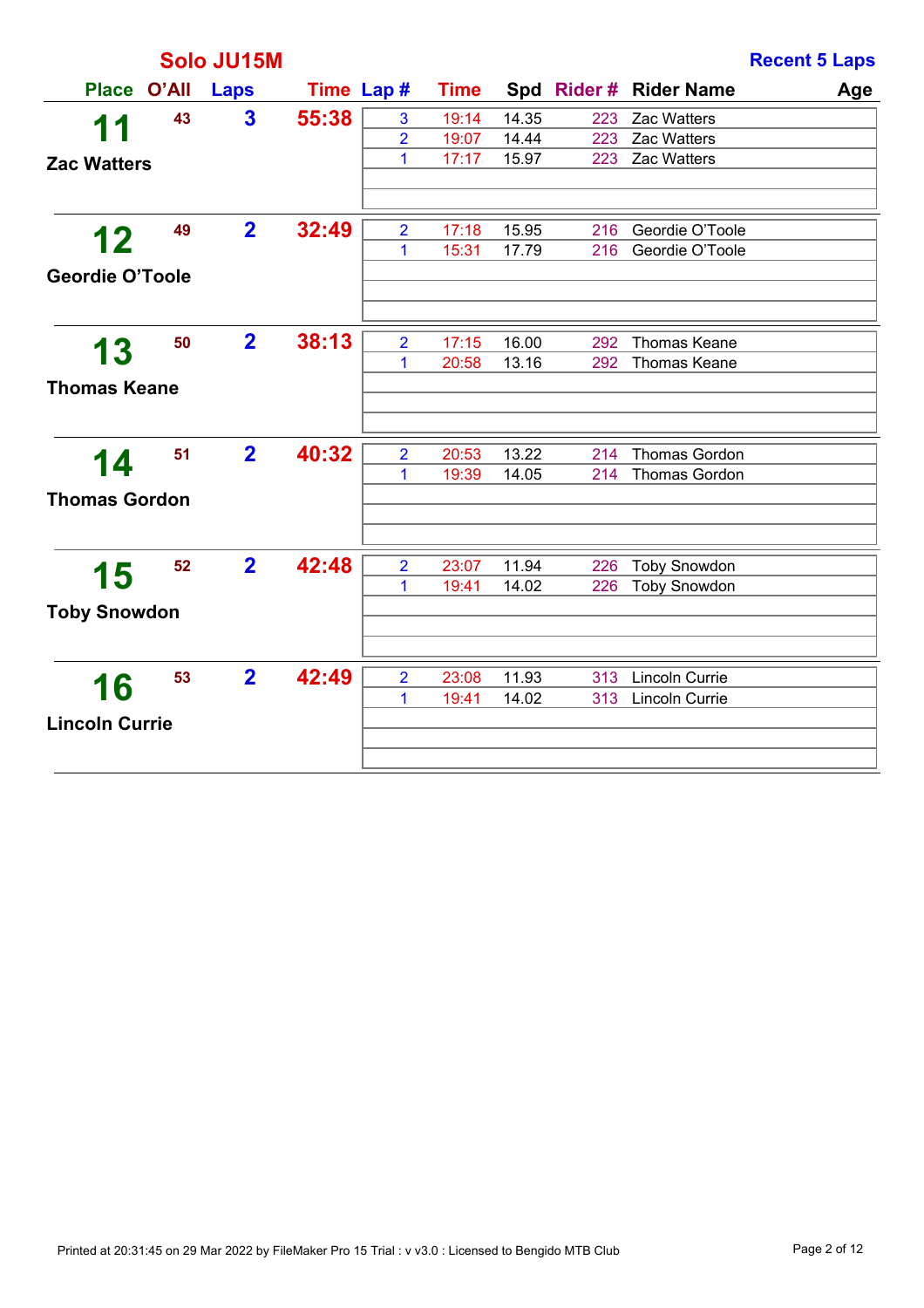|                    |    | Solo JU17W |            |   |       |       |                                    | <b>Recent 5 Laps</b> |
|--------------------|----|------------|------------|---|-------|-------|------------------------------------|----------------------|
| Place O'All Laps   |    |            | Time Lap # |   |       |       | <b>Time</b> Spd Rider # Rider Name | Age                  |
|                    | 45 | 3          | 56:28      | 3 | 19:00 | 14.53 | 296 Haylee Jack                    |                      |
|                    |    |            |            | 2 | 20:09 | 13.70 | 296 Haylee Jack                    |                      |
| <b>Haylee Jack</b> |    |            |            |   | 17:19 | 15.94 | 296 Haylee Jack                    |                      |
|                    |    |            |            |   |       |       |                                    |                      |
|                    |    |            |            |   |       |       |                                    |                      |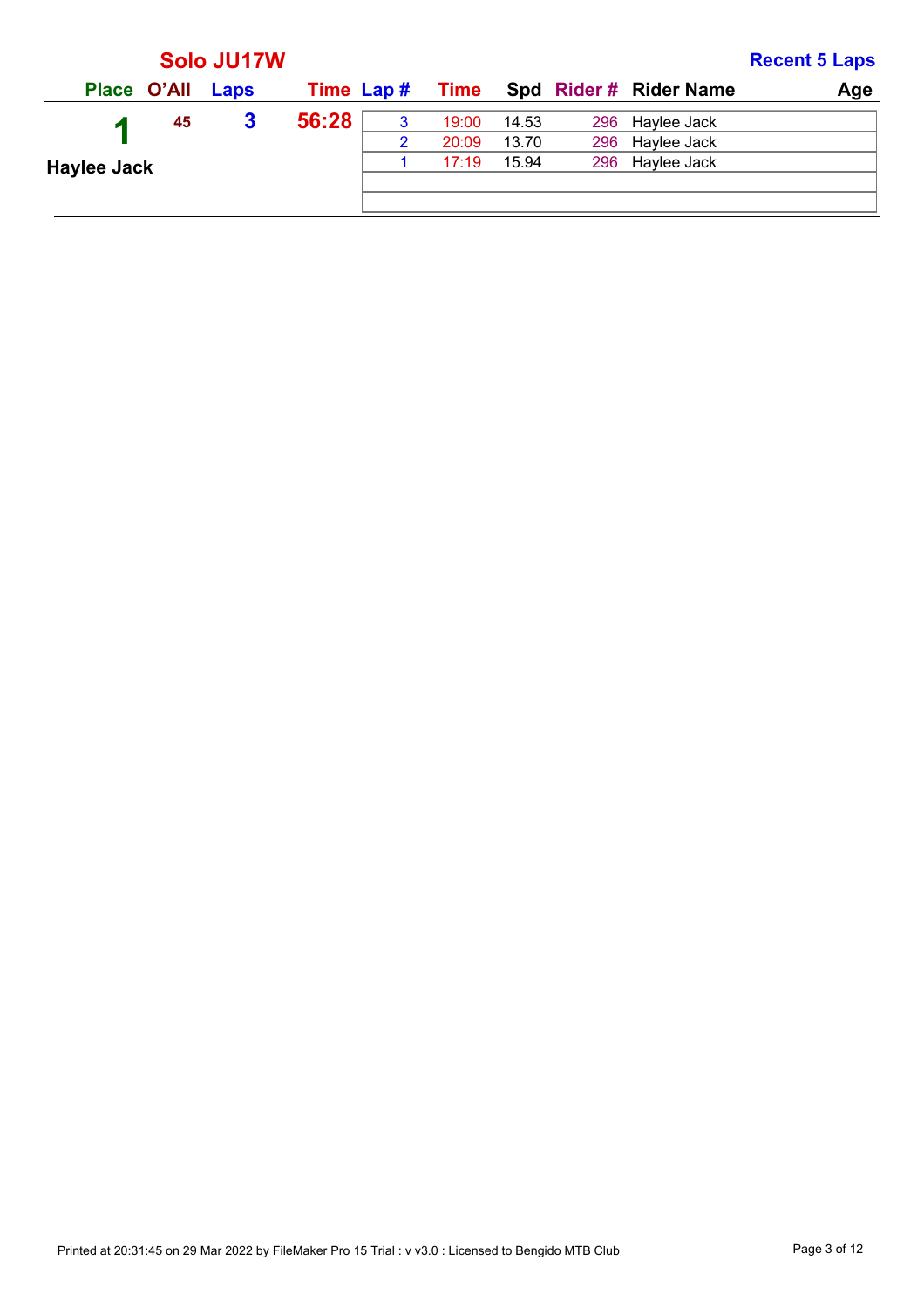|                             |       | Solo JU17M     |            |                         |             |       |     | <b>Recent 5 Laps</b>     |     |
|-----------------------------|-------|----------------|------------|-------------------------|-------------|-------|-----|--------------------------|-----|
| <b>Place</b>                | O'All | Laps           | Time Lap # |                         | <b>Time</b> |       |     | Spd Rider# Rider Name    | Age |
|                             | 3     | 4              | 49:39      | $\overline{\mathbf{4}}$ | 12:50       | 21.51 | 239 | Caelan Shawyer           |     |
| 1                           |       |                |            | 3                       | 12:45       | 21.65 | 239 | Caelan Shawyer           |     |
| <b>Caelan Shawyer</b>       |       |                |            | $\overline{2}$          | 12:22       | 22.32 | 239 | Caelan Shawyer           |     |
|                             |       |                |            | 1                       | 11:42       | 23.59 | 239 | Caelan Shawyer           |     |
|                             |       |                |            |                         |             |       |     |                          |     |
| 2                           | 12    | $\mathbf{3}$   | 41:09      | 3                       | 14:01       | 19.69 | 233 | <b>Harrison Phillips</b> |     |
|                             |       |                |            | $\overline{2}$          | 14:02       | 19.67 | 233 | <b>Harrison Phillips</b> |     |
| <b>Harrison Phillips</b>    |       |                |            | 1                       | 13:06       | 21.07 | 233 | <b>Harrison Phillips</b> |     |
|                             |       |                |            |                         |             |       |     |                          |     |
|                             | 21    | $\mathbf{3}$   | 44:03      | 3                       | 16:00       | 17.25 | 234 | Jack Kelly               |     |
| $\boldsymbol{3}$            |       |                |            | $\overline{2}$          | 14:45       | 18.71 | 234 | Jack Kelly               |     |
| <b>Jack Kelly</b>           |       |                |            | 1                       | 13:18       | 20.75 | 234 | Jack Kelly               |     |
|                             |       |                |            |                         |             |       |     |                          |     |
|                             | 26    | $\mathbf{3}$   | 45:20      | 3                       | 14:59       | 18.42 | 315 | <b>Charlie Baker</b>     |     |
| Д                           |       |                |            | $\overline{2}$          | 15:55       | 17.34 | 315 | <b>Charlie Baker</b>     |     |
| <b>Charlie Baker</b>        |       |                |            | 1                       | 14:26       | 19.12 | 315 | <b>Charlie Baker</b>     |     |
|                             |       |                |            |                         |             |       |     |                          |     |
|                             | 48    | $\overline{2}$ | 32:09      | $\overline{2}$          | 16:44       | 16.49 | 294 | Alex Aurisch-McGrath     |     |
| 5                           |       |                |            | 1                       | 15:25       | 17.90 | 294 | Alex Aurisch-McGrath     |     |
| <b>Alex Aurisch-McGrath</b> |       |                |            |                         |             |       |     |                          |     |
|                             |       |                |            |                         |             |       |     |                          |     |
|                             |       |                |            |                         |             |       |     |                          |     |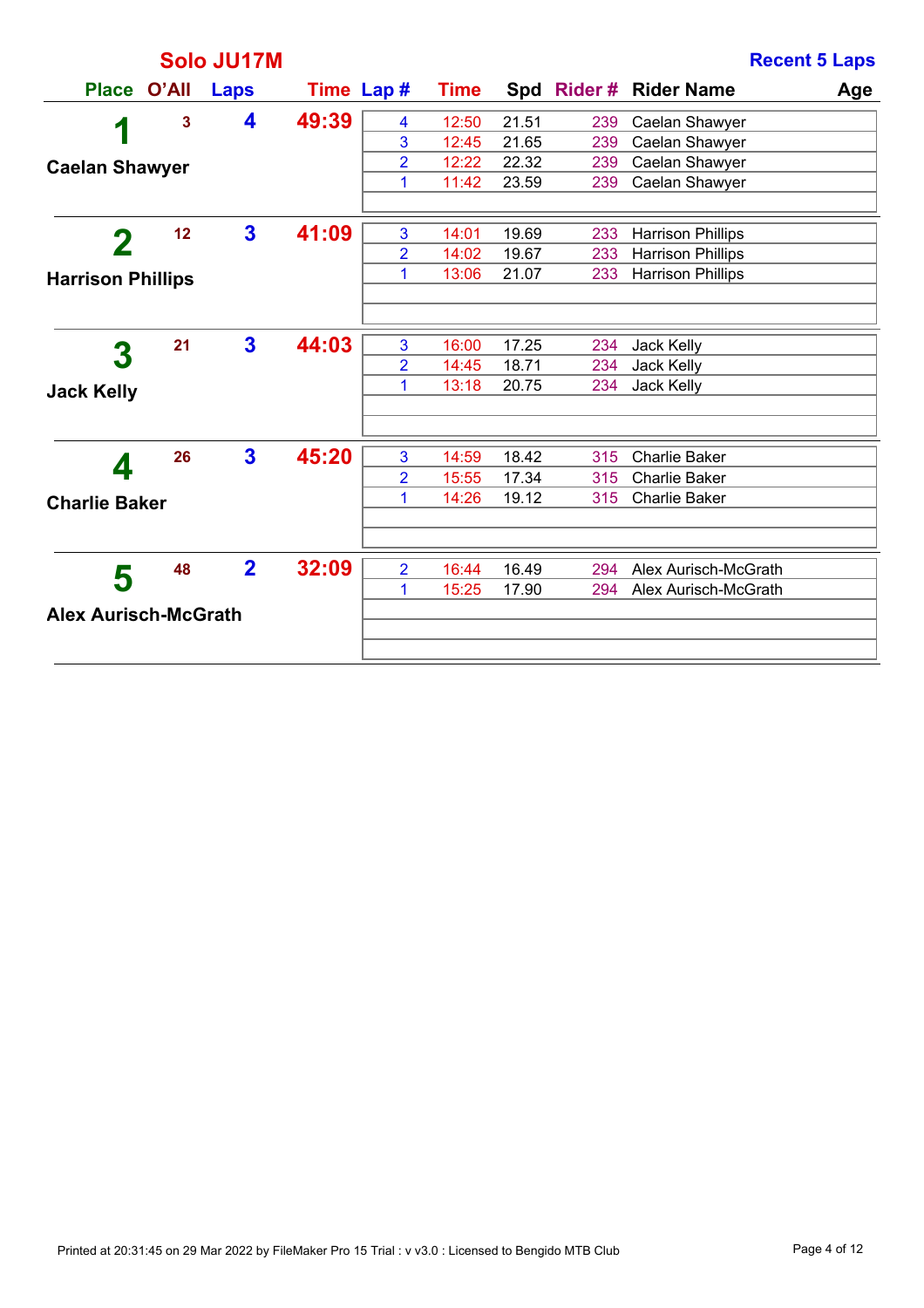|                         |             | Solo JU19M |            |   |             |       |     |                         | <b>Recent 5 Laps</b> |
|-------------------------|-------------|------------|------------|---|-------------|-------|-----|-------------------------|----------------------|
|                         | Place O'All | Laps       | Time Lap # |   | <b>Time</b> |       |     | Spd Rider# Rider Name   | Age                  |
| и                       | 23          | 3          | 45:01      | 3 | 16:05       | 17.16 | 276 | Oliver Sanderson        |                      |
|                         |             |            |            | 2 | 15:33       | 17.75 | 276 | <b>Oliver Sanderson</b> |                      |
| <b>Oliver Sanderson</b> |             |            |            |   | 13:23       | 20.62 | 276 | Oliver Sanderson        |                      |
|                         |             |            |            |   |             |       |     |                         |                      |
|                         |             |            |            |   |             |       |     |                         |                      |
|                         | 29          | 3          | 46:02      | 3 | 15:39       | 17.64 | 240 | Owen Fletcher           |                      |
|                         |             |            |            | 2 | 15:45       | 17.52 | 240 | Owen Fletcher           |                      |
| <b>Owen Fletcher</b>    |             |            |            |   | 14:38       | 18.86 | 240 | Owen Fletcher           |                      |
|                         |             |            |            |   |             |       |     |                         |                      |
|                         |             |            |            |   |             |       |     |                         |                      |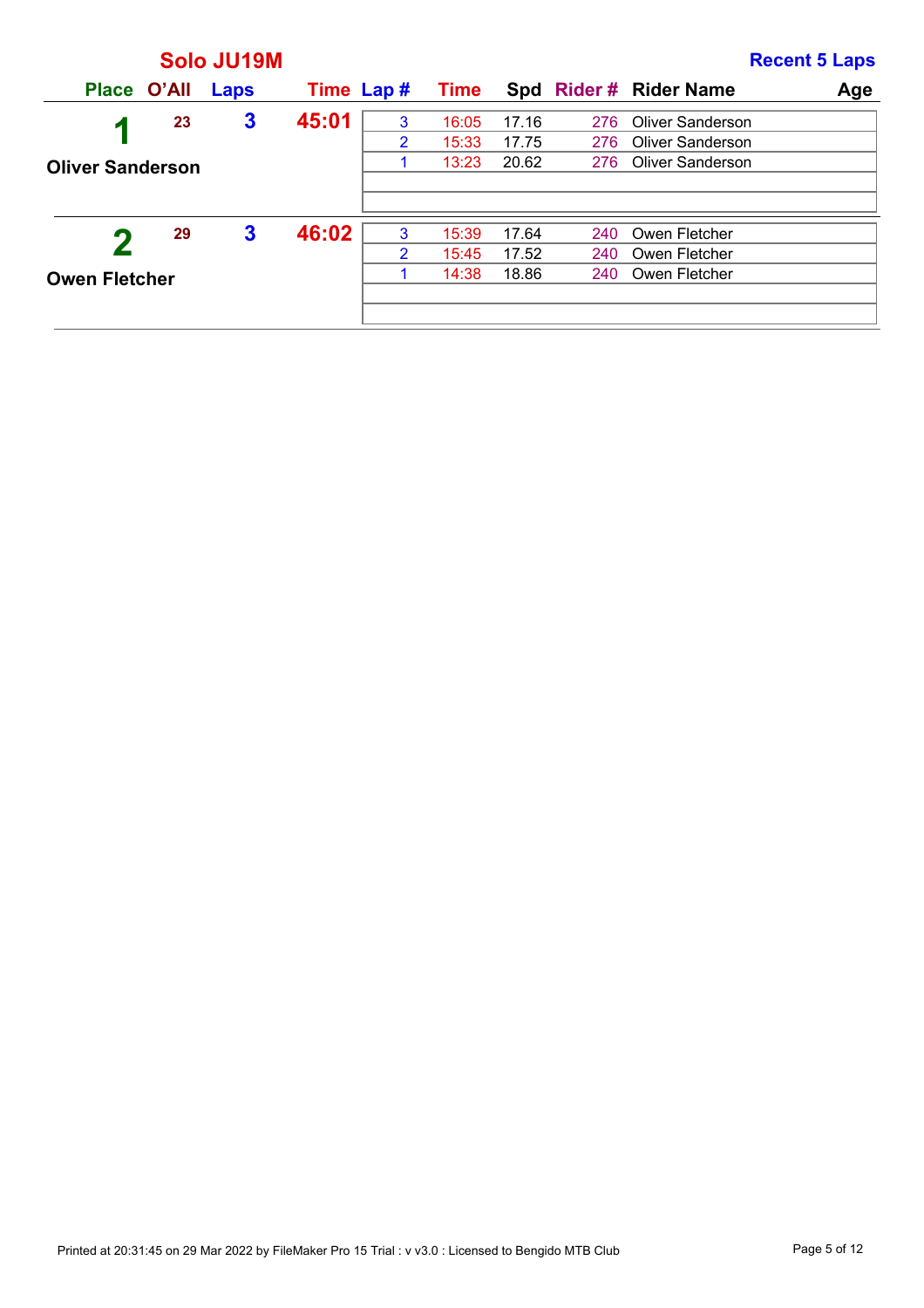|                    |                  | <b>Solo S19-29W</b> |            |   |       |       |                                    | <b>Recent 5 Laps</b> |
|--------------------|------------------|---------------------|------------|---|-------|-------|------------------------------------|----------------------|
|                    | Place O'All Laps |                     | Time Lap # |   |       |       | <b>Time</b> Spd Rider # Rider Name | Age                  |
|                    | 37               | 3                   | 49:23      | 3 | 17:07 | 16.12 | 209 Emma Heaney                    |                      |
|                    |                  |                     |            | 2 | 16:45 | 16.48 | 209 Emma Heaney                    |                      |
| <b>Emma Heaney</b> |                  |                     |            |   | 15:31 | 17.79 | 209 Emma Heaney                    |                      |
|                    |                  |                     |            |   |       |       |                                    |                      |
|                    |                  |                     |            |   |       |       |                                    |                      |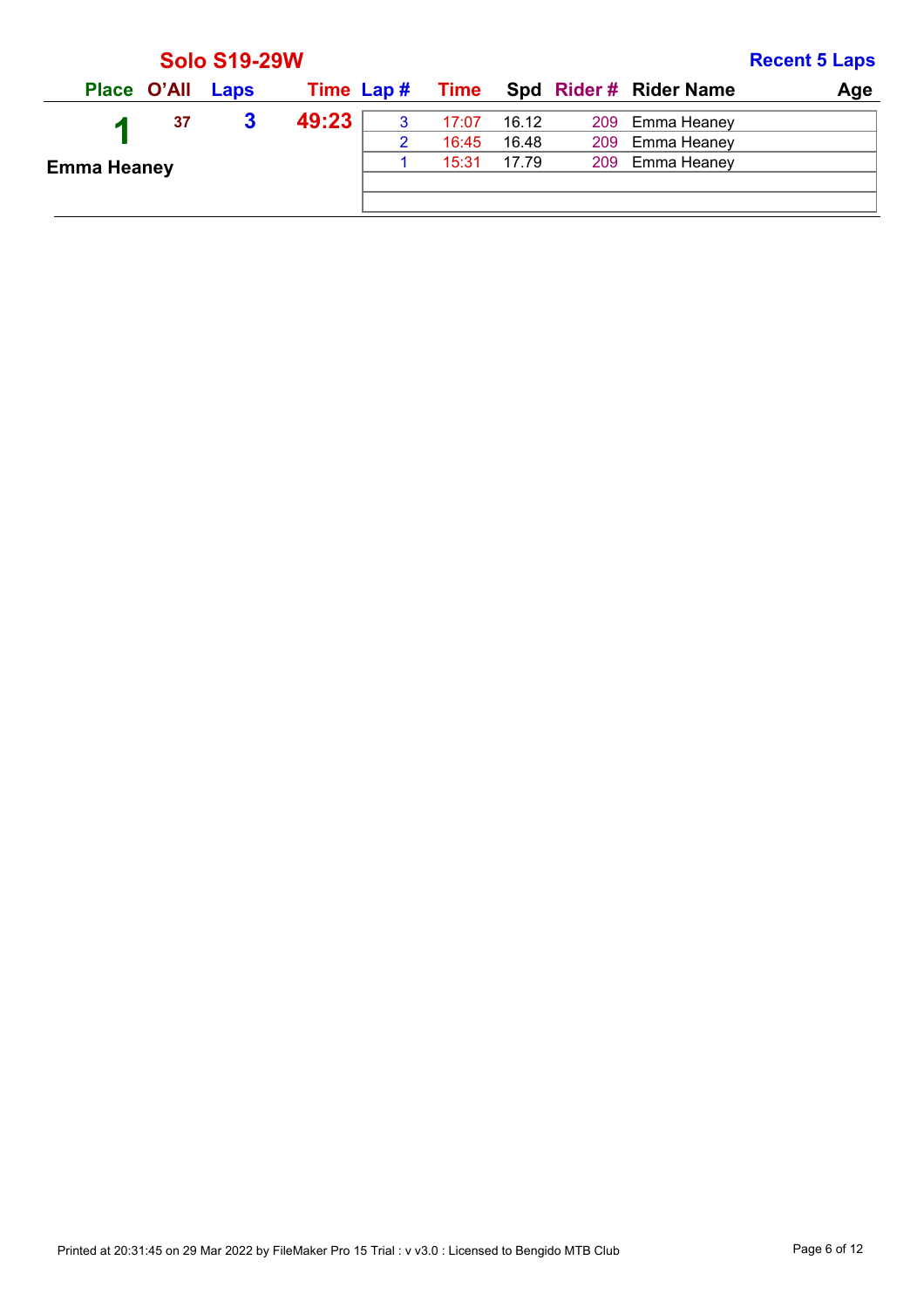|                      |    | <b>Solo S19-29M</b> |       |                |       |       |     |                        | <b>Recent 5 Laps</b> |
|----------------------|----|---------------------|-------|----------------|-------|-------|-----|------------------------|----------------------|
| Place O'All          |    | Laps                |       | Time Lap #     | Time  |       |     | Spd Rider # Rider Name | Age                  |
| 1                    | 1  | 4                   | 48:29 | 4              | 12:44 | 21.68 | 200 | <b>Isaac Buckell</b>   |                      |
|                      |    |                     |       | 3              | 12:24 | 22.26 | 200 | <b>Isaac Buckell</b>   |                      |
| <b>Isaac Buckell</b> |    |                     |       | 2              | 11:55 | 23.16 | 200 | <b>Isaac Buckell</b>   |                      |
|                      |    |                     |       | 1              | 11:26 | 24.14 | 200 | <b>Isaac Buckell</b>   |                      |
|                      |    |                     |       |                |       |       |     |                        |                      |
|                      | 36 | $\mathbf{3}$        | 48:49 | 3              | 16:55 | 16.32 | 201 | Jarred Benham          |                      |
|                      |    |                     |       | $\overline{2}$ | 16:21 | 16.88 | 201 | Jarred Benham          |                      |
| <b>Jarred Benham</b> |    |                     |       | 1              | 15:33 | 17.75 | 201 | Jarred Benham          |                      |
|                      |    |                     |       |                |       |       |     |                        |                      |
|                      | 47 | $\overline{2}$      | 24:13 | $\overline{2}$ | 12:36 | 21.90 | 72  | Ash Robertson          |                      |
| 3                    |    |                     |       | 1              | 11:37 | 23.76 | 72  | Ash Robertson          |                      |
| <b>Ash Robertson</b> |    |                     |       |                |       |       |     |                        |                      |
|                      |    |                     |       |                |       |       |     |                        |                      |
|                      |    |                     |       |                |       |       |     |                        |                      |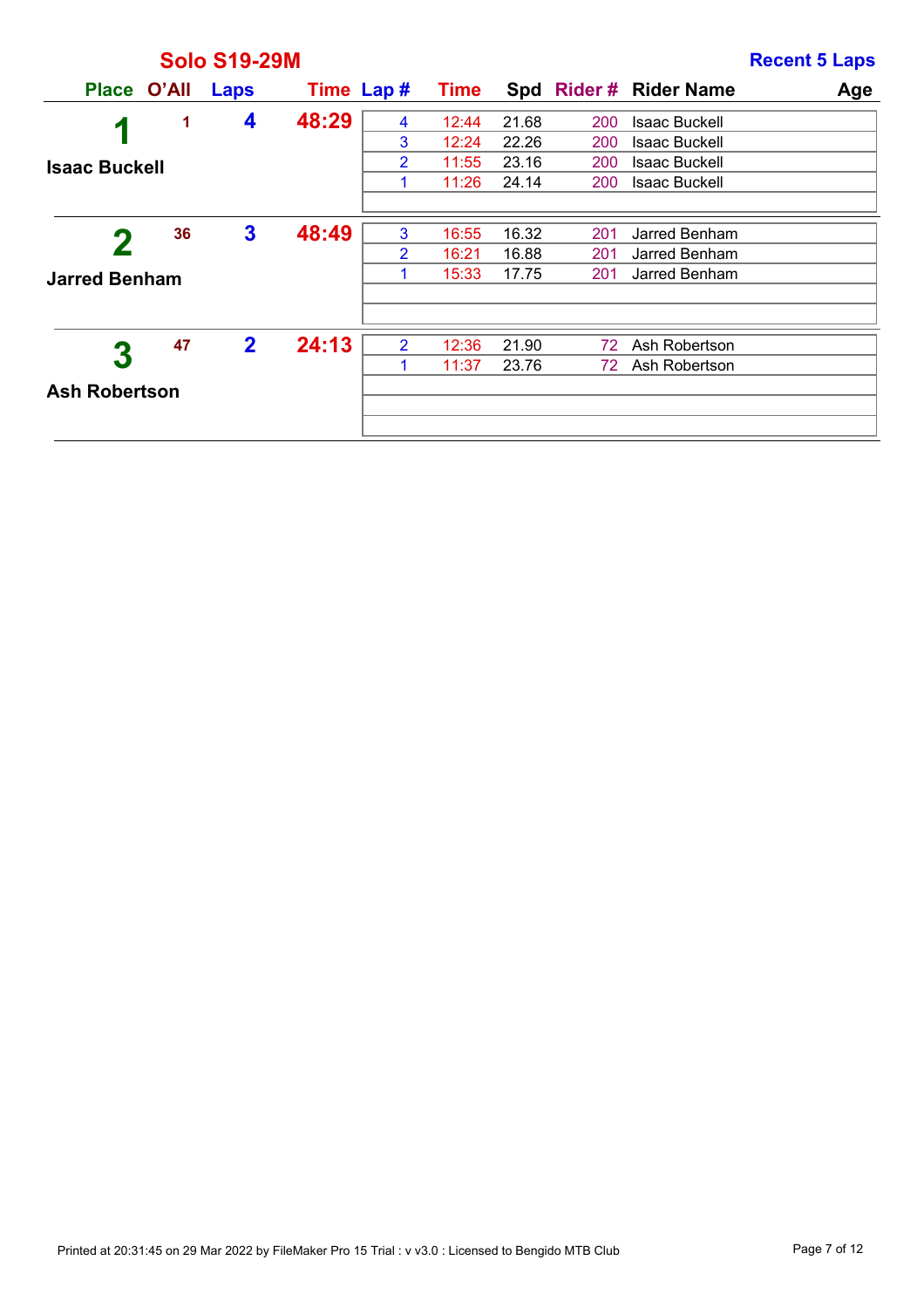|                          |              |       | <b>Solo S30-39W</b> |            |                |             |       |            |                          | <b>Recent 5 Laps</b> |
|--------------------------|--------------|-------|---------------------|------------|----------------|-------------|-------|------------|--------------------------|----------------------|
|                          | <b>Place</b> | O'All | Laps                | Time Lap # |                | <b>Time</b> |       |            | Spd Rider # Rider Name   | Age                  |
|                          | 1            | 42    | $\mathbf{3}$        | 54:02      | 3              | 18:24       | 15.00 | 205        | Sarah Fletcher           |                      |
|                          |              |       |                     |            | 2              | 17:45       | 15.55 | 205        | Sarah Fletcher           |                      |
| <b>Sarah Fletcher</b>    |              |       |                     |            |                | 17:53       | 15.43 | 205        | Sarah Fletcher           |                      |
|                          |              |       |                     |            |                |             |       |            |                          |                      |
|                          |              |       |                     |            |                |             |       |            |                          |                      |
|                          |              | 44    | 3                   | 55:56      | 3              | 19:28       | 14.18 | 250        | <b>Tamara Cottingham</b> |                      |
|                          |              |       |                     |            | $\overline{2}$ | 19:06       | 14.45 | 250        | Tamara Cottingham        |                      |
| <b>Tamara Cottingham</b> |              |       |                     |            |                | 17:22       | 15.89 | <b>250</b> | <b>Tamara Cottingham</b> |                      |
|                          |              |       |                     |            |                |             |       |            |                          |                      |
|                          |              |       |                     |            |                |             |       |            |                          |                      |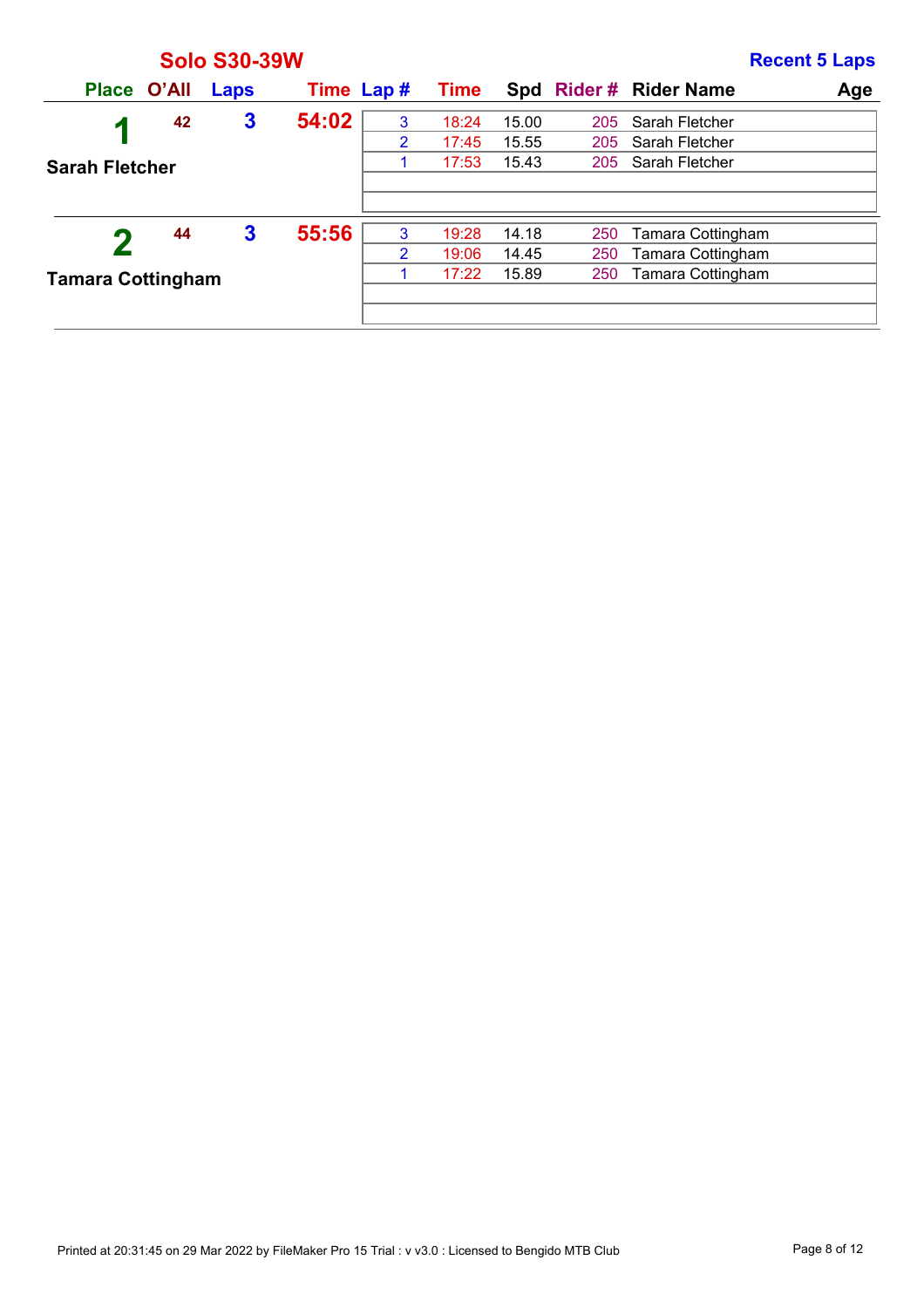|                        |                         | <b>Solo S30-39M</b>     |            |                     |                |                |                 |                                                | <b>Recent 5 Laps</b> |
|------------------------|-------------------------|-------------------------|------------|---------------------|----------------|----------------|-----------------|------------------------------------------------|----------------------|
| <b>Place</b>           | O'All                   | <b>Laps</b>             | Time Lap # |                     | <b>Time</b>    |                |                 | Spd Rider # Rider Name                         | Age                  |
| 1                      | $\overline{\mathbf{2}}$ | 4                       | 49:05      | 4                   | 12:46          | 21.62          | 52 <sub>2</sub> | David Birch                                    |                      |
|                        |                         |                         |            | 3                   | 12:35          | 21.93          | 52 <sub>2</sub> | David Birch                                    |                      |
| <b>David Birch</b>     |                         |                         |            | 2                   | 12:21          | 22.35          | 52              | David Birch                                    |                      |
|                        |                         |                         |            | 1                   | 11:23          | 24.25          | 52              | David Birch                                    |                      |
|                        |                         |                         |            |                     |                |                |                 |                                                |                      |
| $\mathbf 2$            | 4                       | 4                       | 49:46      | 4                   | 12:54          | 21.40          | 312             | Hayden Lebbink                                 |                      |
|                        |                         |                         |            | 3                   | 12:40          | 21.79          | 312             | Hayden Lebbink                                 |                      |
| <b>Hayden Lebbink</b>  |                         |                         |            | 2                   | 12:44          | 21.68          | 312             | Hayden Lebbink                                 |                      |
|                        |                         |                         |            | 1                   | 11:28          | 24.07          | 312             | Hayden Lebbink                                 |                      |
|                        |                         |                         |            |                     |                |                |                 |                                                |                      |
| 3                      | 5                       | 4                       | 51:23      | 4                   | 13:22          | 20.65          | 244             | <b>Will Barrett</b>                            |                      |
|                        |                         |                         |            | 3                   | 13:16<br>12:51 | 20.80<br>21.48 | 244             | <b>Will Barrett</b><br><b>Will Barrett</b>     |                      |
| <b>Will Barrett</b>    |                         |                         |            | 2<br>1              | 11:54          | 23.19          | 244<br>244      | <b>Will Barrett</b>                            |                      |
|                        |                         |                         |            |                     |                |                |                 |                                                |                      |
|                        | 6                       | 4                       | 52:02      | 4                   | 13:20          | 20.70          | 208             | <b>Trevor Daly</b>                             |                      |
| 4                      |                         |                         |            | 3                   | 13:35          | 20.32          | 208             | <b>Trevor Daly</b>                             |                      |
|                        |                         |                         |            | 2                   | 13:25          | 20.57          | 208             | <b>Trevor Daly</b>                             |                      |
| <b>Trevor Daly</b>     |                         |                         |            | 1                   | 11:42          | 23.59          | 208             | <b>Trevor Daly</b>                             |                      |
|                        |                         |                         |            |                     |                |                |                 |                                                |                      |
|                        | 8                       | 4                       | 53:24      | 4                   | 14:23          | 19.19          | 319             | Dave Maud                                      |                      |
| 5                      |                         |                         |            | 3                   | 13:15          | 20.83          | 319             | Dave Maud                                      |                      |
| <b>Dave Maud</b>       |                         |                         |            | 2                   | 13:04          | 21.12          | 319             | Dave Maud                                      |                      |
|                        |                         |                         |            | 1                   | 12:42          | 21.73          | 319             | Dave Maud                                      |                      |
|                        |                         |                         |            |                     |                |                |                 |                                                |                      |
| 6                      | 9                       | $\overline{\mathbf{3}}$ | 39:53      | 3                   | 13:43          | 20.12          | 242             | <b>Murray Stephens</b>                         |                      |
|                        |                         |                         |            | 2                   | 13:12          | 20.91          | 242             | <b>Murray Stephens</b>                         |                      |
| <b>Murray Stephens</b> |                         |                         |            | 1                   | 12:58          | 21.29          | 242             | <b>Murray Stephens</b>                         |                      |
|                        |                         |                         |            |                     |                |                |                 |                                                |                      |
|                        |                         |                         |            |                     |                |                |                 |                                                |                      |
|                        | 25                      | $\mathbf{3}$            | 45:16      | 3                   | 15:24          | 17.92          | 247             | <b>Brad Blackmore</b><br><b>Brad Blackmore</b> |                      |
|                        |                         |                         |            | $\overline{2}$<br>1 | 15:31<br>14:21 | 17.79<br>19.23 | 247<br>247      | <b>Brad Blackmore</b>                          |                      |
| <b>Brad Blackmore</b>  |                         |                         |            |                     |                |                |                 |                                                |                      |
|                        |                         |                         |            |                     |                |                |                 |                                                |                      |
|                        | 54                      | 1                       | 20:50      | 1                   | 20:50          | 13.25          | 310             | Tim King                                       |                      |
| 8                      |                         |                         |            |                     |                |                |                 |                                                |                      |
| <b>Tim King</b>        |                         |                         |            |                     |                |                |                 |                                                |                      |
|                        |                         |                         |            |                     |                |                |                 |                                                |                      |
|                        |                         |                         |            |                     |                |                |                 |                                                |                      |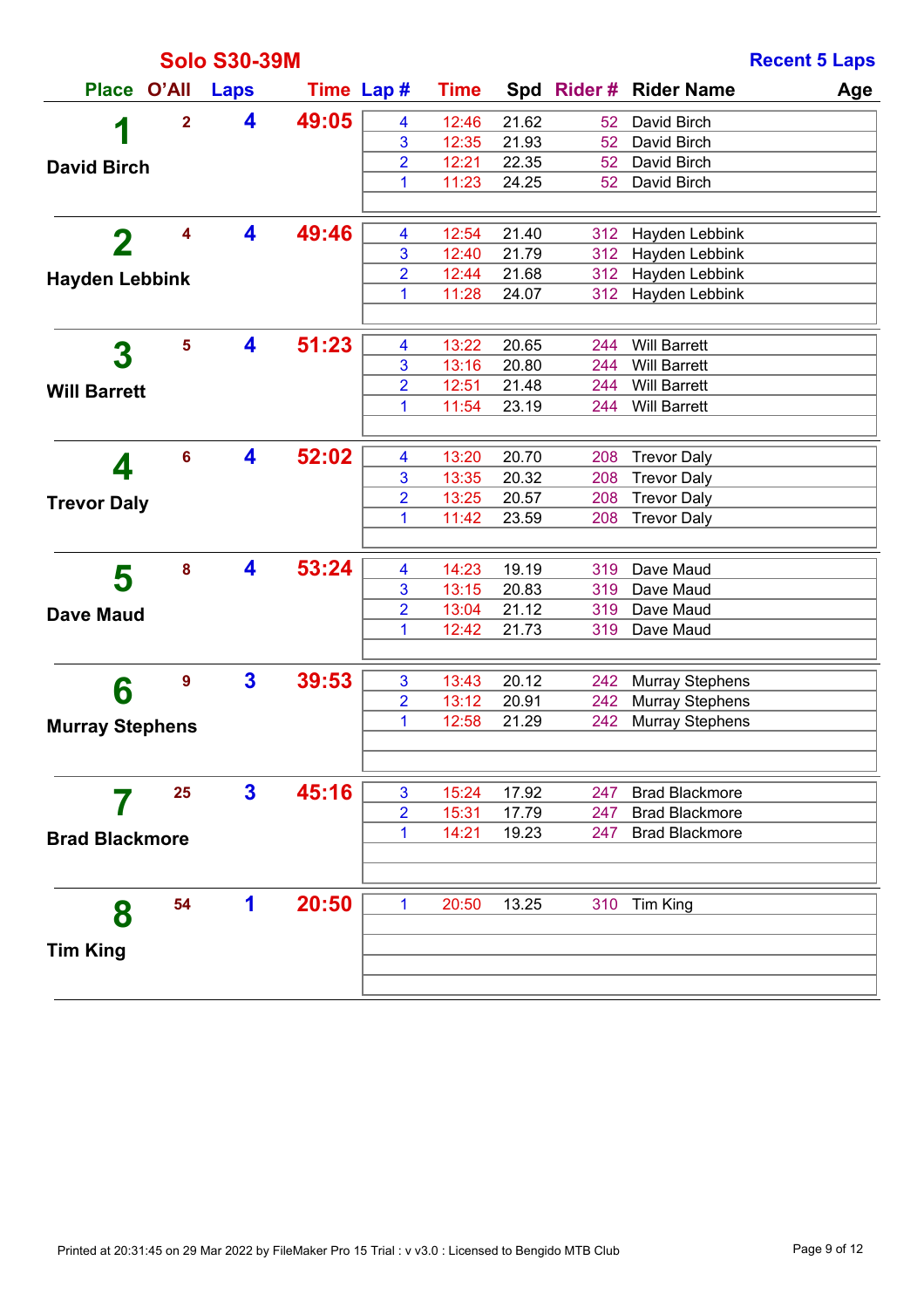|                         |       | <b>Solo S40-49M</b>     |            |                         |             |       |     |                       | <b>Recent 5 Laps</b> |
|-------------------------|-------|-------------------------|------------|-------------------------|-------------|-------|-----|-----------------------|----------------------|
| <b>Place</b>            | O'All | <b>Laps</b>             | Time Lap # |                         | <b>Time</b> |       |     | Spd Rider# Rider Name | Age                  |
|                         | 16    | $\overline{\mathbf{3}}$ | 42:00      | 3                       | 13:54       | 19.86 | 256 | Roger Perryman        |                      |
| 1                       |       |                         |            | $\overline{2}$          | 14:12       | 19.44 | 256 | Roger Perryman        |                      |
| <b>Roger Perryman</b>   |       |                         |            | 1                       | 13:54       | 19.86 | 256 | Roger Perryman        |                      |
|                         |       |                         |            |                         |             |       |     |                       |                      |
| 2                       | 22    | $\overline{\mathbf{3}}$ | 44:12      | 3                       | 15:21       | 17.98 | 281 | <b>Brent Nally</b>    |                      |
|                         |       |                         |            | $\overline{2}$          | 14:30       | 19.03 | 281 | <b>Brent Nally</b>    |                      |
| <b>Brent Nally</b>      |       |                         |            | 1                       | 14:21       | 19.23 | 281 | <b>Brent Nally</b>    |                      |
|                         |       |                         |            |                         |             |       |     |                       |                      |
| 3                       | 33    | $\mathbf{3}$            | 48:32      | 3                       | 16:27       | 16.78 | 282 | Gareth Popple         |                      |
|                         |       |                         |            | $\overline{\mathbf{2}}$ | 16:06       | 17.14 | 282 | Gareth Popple         |                      |
| <b>Gareth Popple</b>    |       |                         |            | 1                       | 15:59       | 17.27 | 282 | <b>Gareth Popple</b>  |                      |
|                         |       |                         |            |                         |             |       |     |                       |                      |
| 4                       | 40    | $\mathbf{3}$            | 52:20      | 3                       | 18:08       | 15.22 | 260 | Chris Bortolotto      |                      |
|                         |       |                         |            | $\overline{2}$          | 18:15       | 15.12 | 260 | Chris Bortolotto      |                      |
| <b>Chris Bortolotto</b> |       |                         |            | 1                       | 15:57       | 17.30 | 260 | Chris Bortolotto      |                      |
|                         |       |                         |            |                         |             |       |     |                       |                      |
| 5                       | 41    | $\overline{\mathbf{3}}$ | 53:35      | 3                       | 18:41       | 14.77 | 258 | Dougal Strachan       |                      |
|                         |       |                         |            | 2                       | 18:14       | 15.14 | 258 | Dougal Strachan       |                      |
| <b>Dougal Strachan</b>  |       |                         |            | 1                       | 16:40       | 16.56 | 258 | Dougal Strachan       |                      |
|                         |       |                         |            |                         |             |       |     |                       |                      |
| 6                       | 46    | $\overline{\mathbf{3}}$ | 57:56      | 3                       | 20:33       | 13.43 | 261 | <b>Brett Kemp</b>     |                      |
|                         |       |                         |            | $\overline{2}$          | 19:00       | 14.53 | 261 | <b>Brett Kemp</b>     |                      |
| <b>Brett Kemp</b>       |       |                         |            | 1                       | 18:23       | 15.01 | 261 | <b>Brett Kemp</b>     |                      |
|                         |       |                         |            |                         |             |       |     |                       |                      |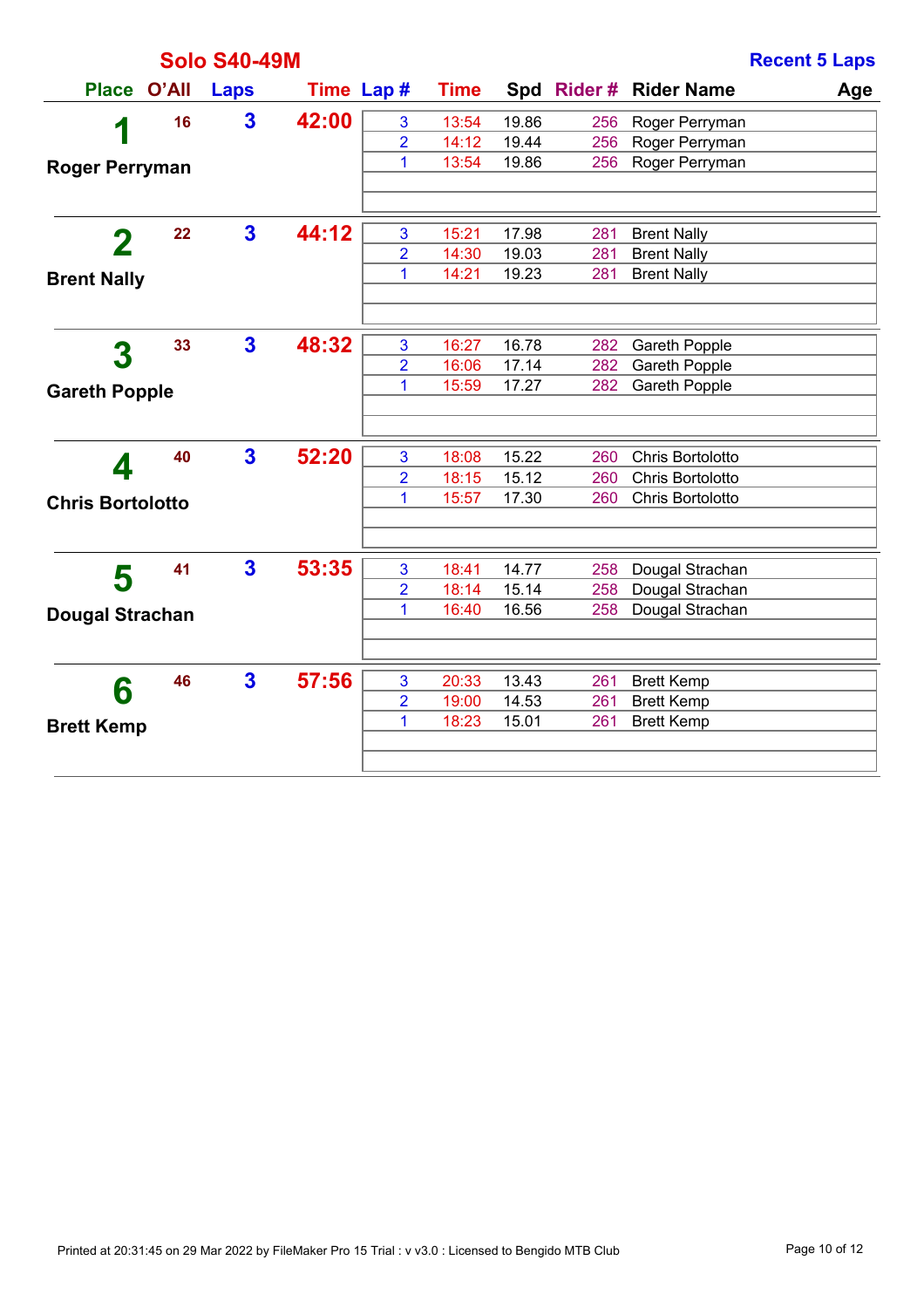|                      |                | <b>Solo S50-59M</b>     |            |                |             |       |     |                        | <b>Recent 5 Laps</b> |
|----------------------|----------------|-------------------------|------------|----------------|-------------|-------|-----|------------------------|----------------------|
| <b>Place</b>         | O'All          | <b>Laps</b>             | Time Lap # |                | <b>Time</b> |       |     | Spd Rider # Rider Name | Age                  |
|                      | $\overline{7}$ | 4                       | 52:15      | 4              | 13:14       | 20.86 | 267 | <b>Craig Doye</b>      |                      |
| 1                    |                |                         |            | 3              | 13:15       | 20.83 | 267 | Craig Doye             |                      |
| <b>Craig Doye</b>    |                |                         |            | 2              | 13:06       | 21.07 | 267 | Craig Doye             |                      |
|                      |                |                         |            | 1              | 12:40       | 21.79 | 267 | Craig Doye             |                      |
|                      |                |                         |            |                |             |       |     |                        |                      |
| $\mathbf 2$          | 10             | $\mathbf{3}$            | 40:27      | 3              | 13:49       | 19.98 | 307 | Gary Norman            |                      |
|                      |                |                         |            | $\overline{2}$ | 13:24       | 20.60 | 307 | Gary Norman            |                      |
| <b>Gary Norman</b>   |                |                         |            | 1              | 13:14       | 20.86 | 307 | Gary Norman            |                      |
|                      |                |                         |            |                |             |       |     |                        |                      |
|                      | 19             | $\mathbf{3}$            | 43:03      | 3              | 14:41       | 18.80 | 266 | Max Kettle             |                      |
| 3                    |                |                         |            | $\overline{2}$ | 14:05       | 19.60 | 266 | Max Kettle             |                      |
| <b>Max Kettle</b>    |                |                         |            | 1              | 14:17       | 19.32 | 266 | Max Kettle             |                      |
|                      |                |                         |            |                |             |       |     |                        |                      |
|                      |                |                         |            |                |             |       |     |                        |                      |
| 4                    | 20             | $\overline{\mathbf{3}}$ | 43:51      | 3              | 15:08       | 18.24 |     | 268 Ashley Gale        |                      |
|                      |                |                         |            | $\overline{2}$ | 15:11       | 18.18 |     | 268 Ashley Gale        |                      |
| <b>Ashley Gale</b>   |                |                         |            | 1              | 13:32       | 20.39 |     | 268 Ashley Gale        |                      |
|                      |                |                         |            |                |             |       |     |                        |                      |
|                      | 24             | $\mathbf{3}$            | 45:11      | 3              | 15:36       | 17.69 | 270 | <b>Grant Barnett</b>   |                      |
| 5                    |                |                         |            | $\overline{2}$ | 15:21       | 17.98 | 270 | <b>Grant Barnett</b>   |                      |
| <b>Grant Barnett</b> |                |                         |            | 1              | 14:14       | 19.39 | 270 | <b>Grant Barnett</b>   |                      |
|                      |                |                         |            |                |             |       |     |                        |                      |
|                      | 30             | $\mathbf{3}$            | 46:27      | 3              | 16:17       | 16.95 | 269 | Craig kilby            |                      |
| 6                    |                |                         |            | 2              | 16:01       | 17.23 | 269 | Craig kilby            |                      |
| <b>Craig kilby</b>   |                |                         |            | 1              | 14:09       | 19.51 | 269 | Craig kilby            |                      |
|                      |                |                         |            |                |             |       |     |                        |                      |
|                      |                |                         |            |                |             |       |     |                        |                      |
|                      | 39             | $\overline{\mathbf{3}}$ | 50:29      | $\mathbf{3}$   | 16:31       | 16.71 | 286 | Jeff Chappell          |                      |
|                      |                |                         |            | $\overline{2}$ | 19:05       | 14.46 | 286 | Jeff Chappell          |                      |
| <b>Jeff Chappell</b> |                |                         |            | 1              | 14:53       | 18.54 | 286 | Jeff Chappell          |                      |
|                      |                |                         |            |                |             |       |     |                        |                      |
|                      |                |                         |            |                |             |       |     |                        |                      |